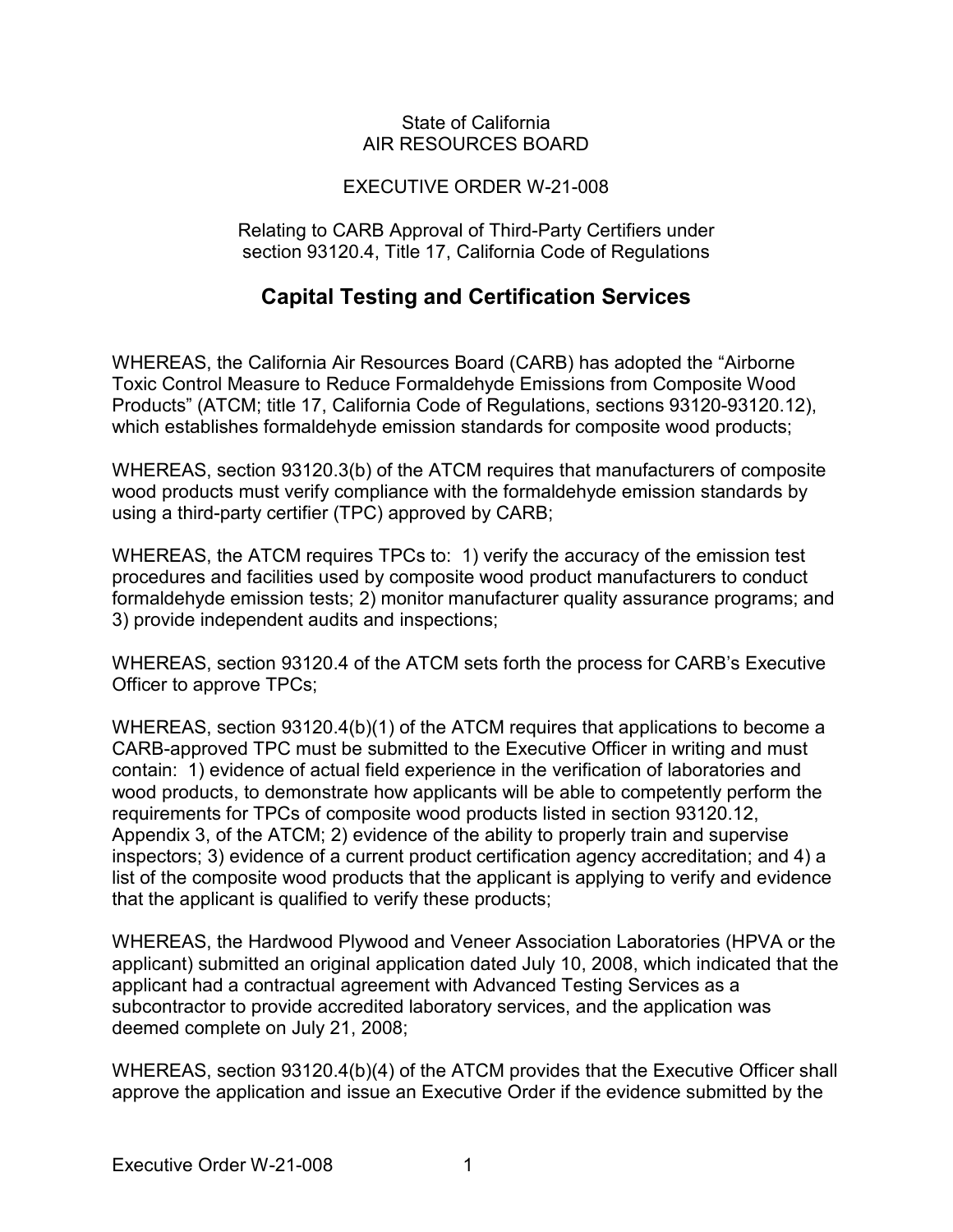applicant is sufficient to demonstrate that the applicant can competently perform the tasks specified in section 93120.12, Appendix 3 of the ATCM;

WHEREAS, HPVA was issued Executive Order W-08-008, signed on August 4, 2008;

WHEREAS, section 93120.4(b)(4) of the ATCM allows CARB-approved TPCs to apply for re-approval by CARB by submitting an updated application;

WHEREAS, HPVA submitted the original and updated applications for approval to CARB as follows:

| <b>Executive Order #</b> | <b>Received Date</b> | <b>Signed Date</b> | <b>Actions</b>                                                                                                                                                                                                  |
|--------------------------|----------------------|--------------------|-----------------------------------------------------------------------------------------------------------------------------------------------------------------------------------------------------------------|
| W-08-008                 | 7/10/2008            | 8/4/2008           | Original                                                                                                                                                                                                        |
| W-10-008                 | 6/10/2010            | 8/18/2010          | Renewal                                                                                                                                                                                                         |
| $W-12-008$               | 8/17/2012            | 8/24/2012          | Renewal                                                                                                                                                                                                         |
| W-14-008                 | 8/18/2014            | 8/27/2014          | Renewal                                                                                                                                                                                                         |
| W-17-008                 | 8/29/2016            | 3/8/2017           | Renewal                                                                                                                                                                                                         |
| W-19-008                 | 1/31/2019            | 3/22/2019          | Renewal, noting that<br>HPVA no longer uses<br>their subcontract<br>laboratory and including<br>a request to use<br><b>Timber Products</b><br>Inspection, Inc. as a<br>subcontractor for<br>inspection services |
| W-19-008A                | 2/11/2020            | 2/27/2020          | Name change from<br><b>HPVA to Capital Testing</b><br>and Certification<br>Services, effective<br>3/1/2020                                                                                                      |

WHEREAS, Capital Testing and Certification Services (CTCS) submitted an updated application for re-approval to CARB on February 4, 2021; the application was deemed complete February 18, 2021;

 WHEREAS, the Executive Officer finds that the complete, updated application for section 93120.4(b)(1); and re-approval demonstrated the TPC's ability to continue to comply with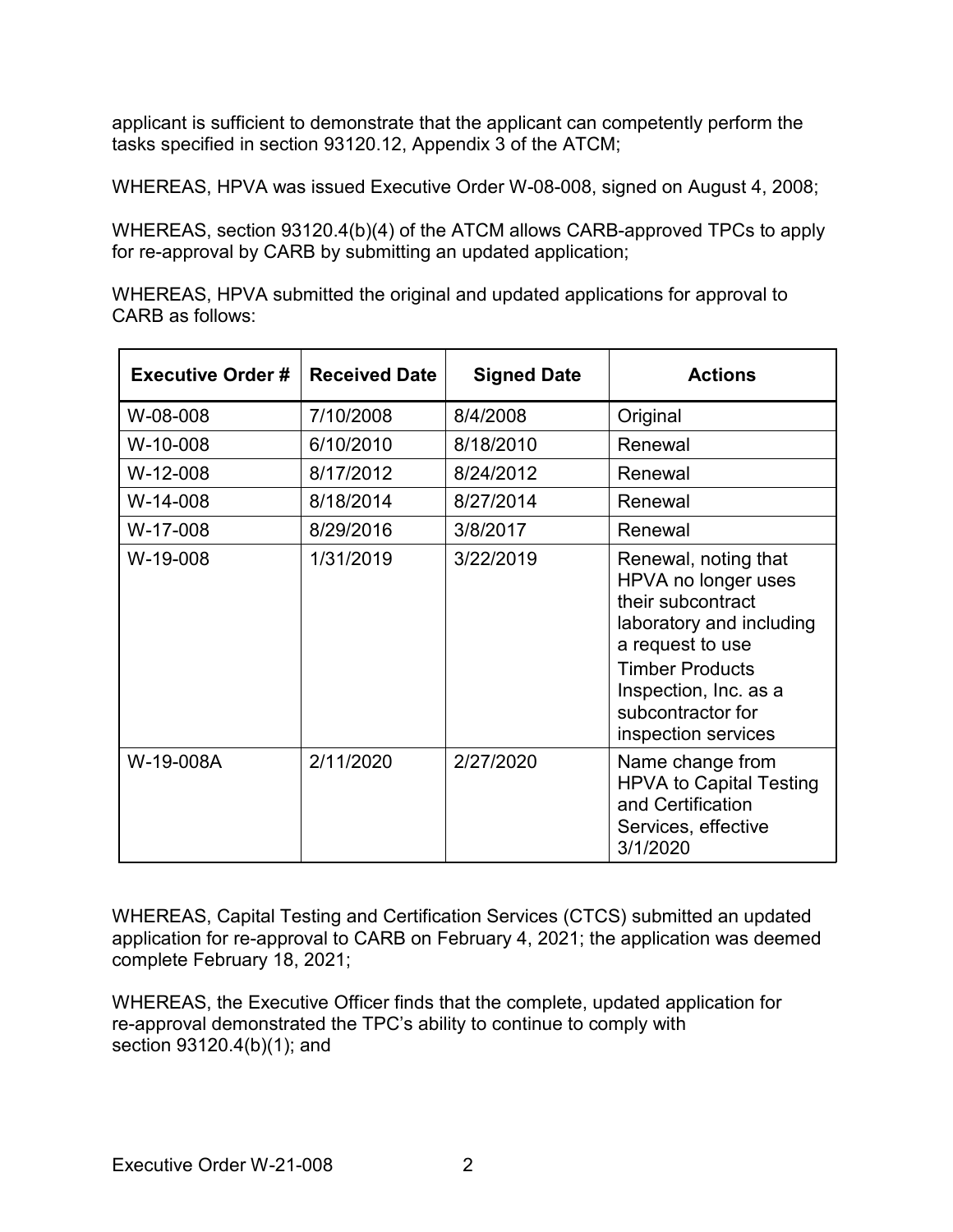appropriate that Executive Order W-19-008A be superseded by Executive Order W-21-008. WHEREAS, the Executive Officer approved CTCS's request for re-approval, and it is

 NOW, THEREFORE, IT IS ORDERED that CTCS is hereby approved as a TPC and is issued the following number designating them as a CARB-approved TPC: **TPC-8**.

 BE IT FURTHER ORDERED that CTCS is a CARB-approved TPC for the following composite wood products: hardwood plywood, particleboard, and medium density fiberboard.

BE IT FURTHER ORDERED that this approval is subject to the following conditions:

- 1. CTCS must provide their CARB-approved TPC number to each manufacturer it has contracted with for services, as specified in section 93120.12, Appendix 3, of the ATCM.
- 2. CTCS must participate in an inter-laboratory study of their primary and/or secondary chamber facilities.
- 3. If CTCS wishes to use a subcontractor other than those listed in Attachment A, tasks for which it is employed. CTCS shall not use any subcontractor(s) unless the Executive Officer approves the request in writing. CTCS must submit a request to the Executive Officer in writing and must provide evidence to demonstrate that the subcontractor can competently perform the
- 4. CTCS shall immediately notify the Executive Officer if any accreditation or certification provided in support of their initial application is renewed, allowed to expire, or revoked within the duration of this Executive Order.

BE IT FURTHER ORDERED that this Executive Order W-21-008 supersedes Executive Order W-19-008A, which was issued on February 27, 2020.

 provided in section 93120.4 of the ATCM. BE IT FURTHER ORDERED that this Executive Order shall have a duration of two years; within 120 days prior to the expiration of that Executive Order, CTCS may apply for re-approval by submitting an updated application to the Executive Officer as

modify or revoke this Executive Order as provided in section 93120.4(d) of the ATCM. title 17, California Code of Regulations, section 60055.1 et seq. BE IT FURTHER ORDERED that the Executive Officer may review and, for good cause, The Executive Officer shall not modify or revoke this Executive Order without affording CTCS with the opportunity for a hearing in accordance with the procedures specified in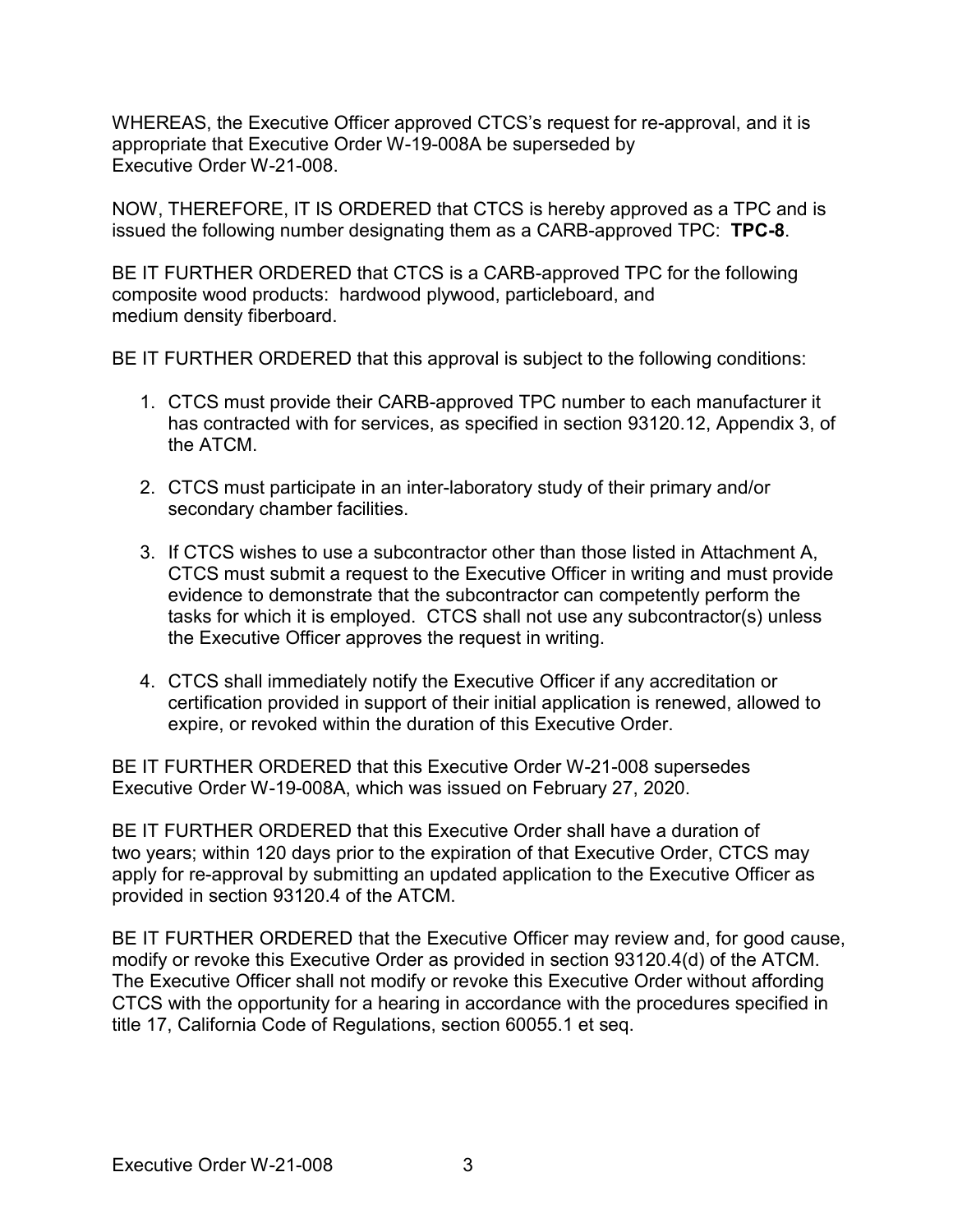BE IT FURTHER ORDERED that CTCS must maintain records in electronic or hard copy form for two years, for review by CARB upon request, as specified in section 93120.12, Appendix 3, of the ATCM.

 BE IT FURTHER ORDERED that on or before March 1 of each year, CTCS must provide an annual report to CARB for the previous calendar year, as specified in section 93120.12, Appendix 3, of the ATCM.

BE IT FURTHER ORDERED that CTCS must notify the Executive Officer in writing within 30 days of any change in their ability to carry out the responsibilities of this Executive Order.

Executed at Sacramento, California this 15<sup>th</sup> day of <u>March</u> 2021.

**\_\_\_\_\_\_\_\_\_\_\_\_\_\_\_\_\_\_\_\_\_** 

Robert Krieger, Chief Risk Reduction Branch Transportation and Toxics Division